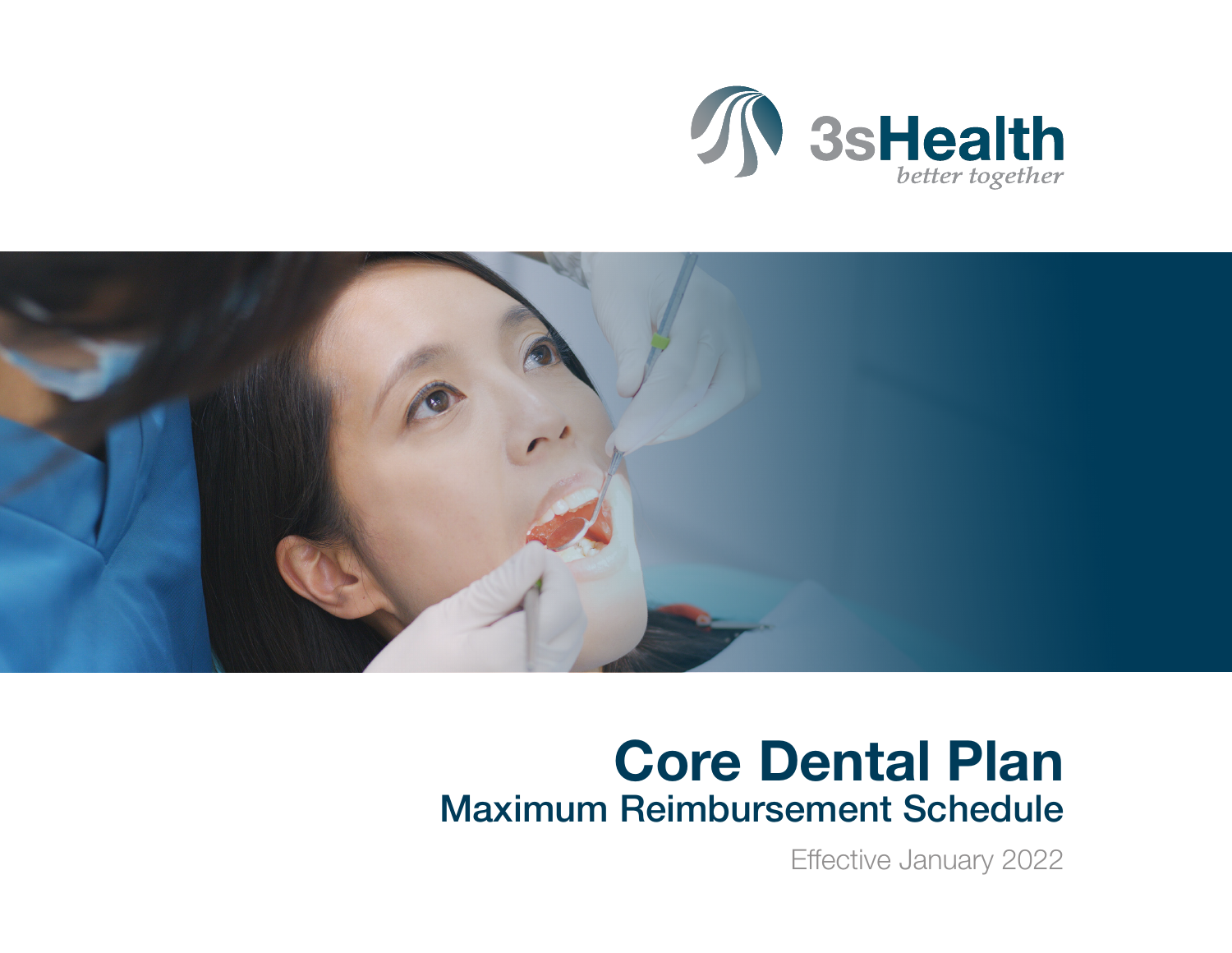## **Level I and II Core Coverage**

| Diagnostic:    |                | <b>Restorative:</b> |                |                  |            |                     |                  |            |                        |                  |            | <b>Prosthodontics:</b> |                  |            | <b>Adjunctive Services:</b> |                  |            |
|----------------|----------------|---------------------|----------------|------------------|------------|---------------------|------------------|------------|------------------------|------------------|------------|------------------------|------------------|------------|-----------------------------|------------------|------------|
| Code           | Fee            | Core                | Code           | Fee              | Core       | Code                | Fee              | Core       | Code                   | Fee              | Core       | Code                   | Fee              | Core       | Code                        | Fee              | Core       |
| 01101          | 58.00          | 100%                | 20111          | 119.00           | 75%        | 23112               | 202.00           | 75%        | 33131                  | 1026.00          | 75%        | 55202                  | 156.00           | 75%        | 91121                       | 136.00           | 75%        |
| 01102          | 87.00          | 100%                | 20119          | 119.00           | 75%        | 23113               | 237.00           | 75%        | 33133                  | 1237.00          | 75%        | 55301                  | 79.00            | 75%        | 91122                       | 272.00           | 75%        |
| 01103          | 119.00         | 100%                | 20121          | 154.00           | 75%        | 23114               | 284.00           | 75%        | 33141                  | 1198.00          | 75%        | 55302                  | 79.00            | 75%        | 91211                       | 136.00           | 75%        |
| 01201          | 50.00          | 100%                | 20129          | 154.00           | 75%        | 23115               | 355.00           | 75%        | 39211                  | 107.00           | 75%        | 55401                  | 155.00           | 75%        | 91212                       | 272.00           | 75%        |
| 01202          | 39.00          | 100%                | 20131          | 49.00            | 75%        | 23311               | 171.00           | 75%        | 39212                  | 145.00           | 75%        | 55402                  | 155.00           | 75%        | 91213                       | 408.00           | 75%        |
| 02102          | 160.00         | 100%                | 20139          | 49.00            | 75%        | 23312               | 233.00           | 75%        | <b>Periodontics:</b>   |                  |            | 56211                  | 250.00           | 75%        | 91219                       | 136.00           | 75%        |
| 02111          | 25.00          | 100%                | 21122          | 171.00           | 75%        | 23313               | 272.00           | 75%        | Code                   | Fee              | Core       | 56212                  | 250.00           | 75%        | 92411                       | 60.00            | 75%        |
| 02112          | 34.00          | 100%                | 21123          | 196.00           | 75%        | 23314               | 326.00           | 75%        | 41211                  | 168.00           | 75%        | 56221                  | 249.00           | 75%        | 92412                       | 100.00           | 75%        |
| 02113          | 43.00          | 100%                | 21211          | 148.00           | 75%        | 23315               | 408.00           | 75%        | 41212                  | 336.00           | 75%        | 56222                  | 249.00           | 75%        | 92413                       | 140.00           | 75%        |
| 02114          | 52.00          | 100%                | 21212          | 200.00           | 75%        | 23321               | 186.00           | 75%        | 41221                  | 168.00           | 75%        | 56231                  | 310.00           | 75%        | 92414                       | 180.00           | 75%        |
| 02115          | 61.00          | 100%                | 21213          | 228.00           | 75%        | 23322               | 253.00           | 75%        | 41222                  | 336.00           | 75%        | 56232                  | 310.00           | 75%        | 92415                       | 220.00           | 75%        |
| 02116          | 70.00          | 100%                | 21214          | 274.00           | 75%        | 23323               | 297.00           | 75%        | 41301                  | 69.00            | 75%        | 56241                  | 255.00           | 75%        | 92421                       | 60.00            | 75%        |
| 02141          | 25.00          | 100%                | 21215          | 342.00           | 75%        | 23324               | 356.00           | 75%        | 41302                  | 138.00           | 75%        | 56242                  | 255.00           | 75%        | 92422                       | 100.00           | 75%        |
| 02142<br>02143 | 34.00<br>43.00 | 100%<br>100%        | 21221<br>21222 | 166.00<br>224.00 | 75%<br>75% | 23325<br>23411      | 445.00<br>145.00 | 75%<br>75% | 42111<br>42201         | 256.00<br>297.00 | 75%<br>75% | 56311<br>56312         | 255.00<br>255.00 | 75%<br>75% | 92423<br>92424              | 140.00<br>180.00 | 75%<br>75% |
| 02144          | 52.00          | 100%                | 21223          | 257.00           | 75%        | 23412               | 197.00           | 75%        | 42311                  | 367.00           | 75%        | <b>Oral Surgery:</b>   |                  |            | 92425                       | 220.00           | 75%        |
| 02601          | 77.00          | 100%                | 21224          | 308.00           | 75%        | 23413               | 231.00           | 75%        | 42321                  | 400.00           | 75%        | Code                   | Fee              | Core       | 92431                       | 106.00           | 75%        |
| 04911          | 45.00          | 100%                | 21225          | 385.00           | 75%        | 23414               | 277.00           | 75%        | 42411                  | 1046.00          | 75%        | 56321                  | 255.00           | 75%        |                             |                  |            |
| Preventative:  |                |                     | 21231          | 154.00           | 75%        | 23415               | 346.00           | 75%        | 42421                  | 692.00           | 75%        | 56322                  | 255.00           | 75%        |                             |                  |            |
| Code           | Fee            | Core                | 21232          | 210.00           | 75%        | 23511               | 171.00           | 75%        | 42431                  | 801.00           | 75%        | 71101                  | 159.00           | 75%        |                             |                  |            |
| 11101          | 39.00          | 100%                | 21233          | 245.00           | 75%        | 23512               | 233.00           | 75%        | 42511                  | 660.00           | 75%        | 71109                  | 119.00           | 75%        |                             |                  |            |
| 11111          | 47.50          | 100%                | 21234          | 294.00           | 75%        | 23513               | 272.00           | 75%        | 42521                  | 696.00           | 75%        | 72111                  | 280.00           | 75%        |                             |                  |            |
| 11112          | 95.00          | 75%                 | 21235          | 367.00           | 75%        | 23514               | 326.00           | 75%        | 42821                  | 136.00           | 75%        | 72211                  | 383.00           | 75%        |                             |                  |            |
| 11113          | 142.50         | 75%                 | 21241          | 168.00           | 75%        | 23515               | 408.00           | 75%        | 42831                  | 136.00           | 75%        | 72221                  | 525.00           | 75%        |                             |                  |            |
| 11114          | 190.00         | 75%                 | 21242          | 228.00           | 75%        | 29101               | 131.00           | 75%        | 42832                  | 272.00           | 75%        | 72231                  | 580.00           | 75%        |                             |                  |            |
| 11115          | 237.50         | 75%                 | 21243          | 267.00           | 75%        | 29102               | 262.00           | 75%        | 43421                  | 47.50            | 75%        | 72321                  | 238.00           | 75%        |                             |                  |            |
| 11116          | 285.00         | 75%                 | 21244          | 320.00           | 75%        | 29103               | 393.00           | 75%        | 43422                  | 95.00            | 75%        | 72329                  | 179.00           | 75%        |                             |                  |            |
| 11117          | 23.75          | 75%                 | 21245          | 400.00           | 75%        | 29109               | 131.00           | 75%        | 43423                  | 142.50           | 75%        | 72331                  | 317.00           | 75%        |                             |                  |            |
| 12111          | 19.00          | 75%                 | 21401          | 32.00            | 75%        | <b>Endodontics:</b> |                  |            | 43424                  | 190.00           | 75%        | 72339                  | 238.00           | 75%        |                             |                  |            |
| 12112          | 23.00          | 75%                 | 21402          | 50.00            | 75%        | Code                | Fee              | Core       | 43425                  | 237.50           | 75%        | 73121                  | 219.00           | 75%        |                             |                  |            |
| 12113          | 28.00          | 75%                 | 21403          | 67.00            | 75%        | 32221               | 145.00           | 75%        | 43426                  | 285.00           | 75%        | 73222                  | 219.00           | 75%        |                             |                  |            |
| 21111          | 114.00         | 75%                 | 21404          | 85.00            | 75%        | 32222               | 188.00           | 75%        | 43427                  | 23.75            | 75%        | 73411                  | 567.00           | 75%        |                             |                  |            |
| 21112          | 152.00         | 75%                 | 21405          | 103.00           | 75%        | 32232               | 96.00            | 75%        | <b>Prosthodontics:</b> |                  |            | 75112                  | 164.00           | 75%        |                             |                  |            |
| 21113          | 175.00         | 75%                 | 22201          | 215.00           | 75%        | 33111               | 583.00           | 75%        | Code                   | Fee              | Core       | 75121                  | 221.00           | 75%        |                             |                  |            |
| 21121          | 128.00         | 75%                 | 22211          | 215.00           | 75%        | 33113               | 725.00           | 75%        | 55101                  | 79.00            | 75%        |                        |                  |            |                             |                  |            |
| 14611          | 300.00         | 75%                 | 22311          | 215.00           | 75%        | 33121               | 809.00           | 75%        | 55102                  | 79.00            | 75%        |                        |                  |            |                             |                  |            |
| 14612          | 300.00         | 75%                 | 23111          | 148.00           | 75%        |                     | 33123 1022.00    | 75%        | 55201                  | 156.00           | 75%        |                        |                  |            |                             |                  |            |